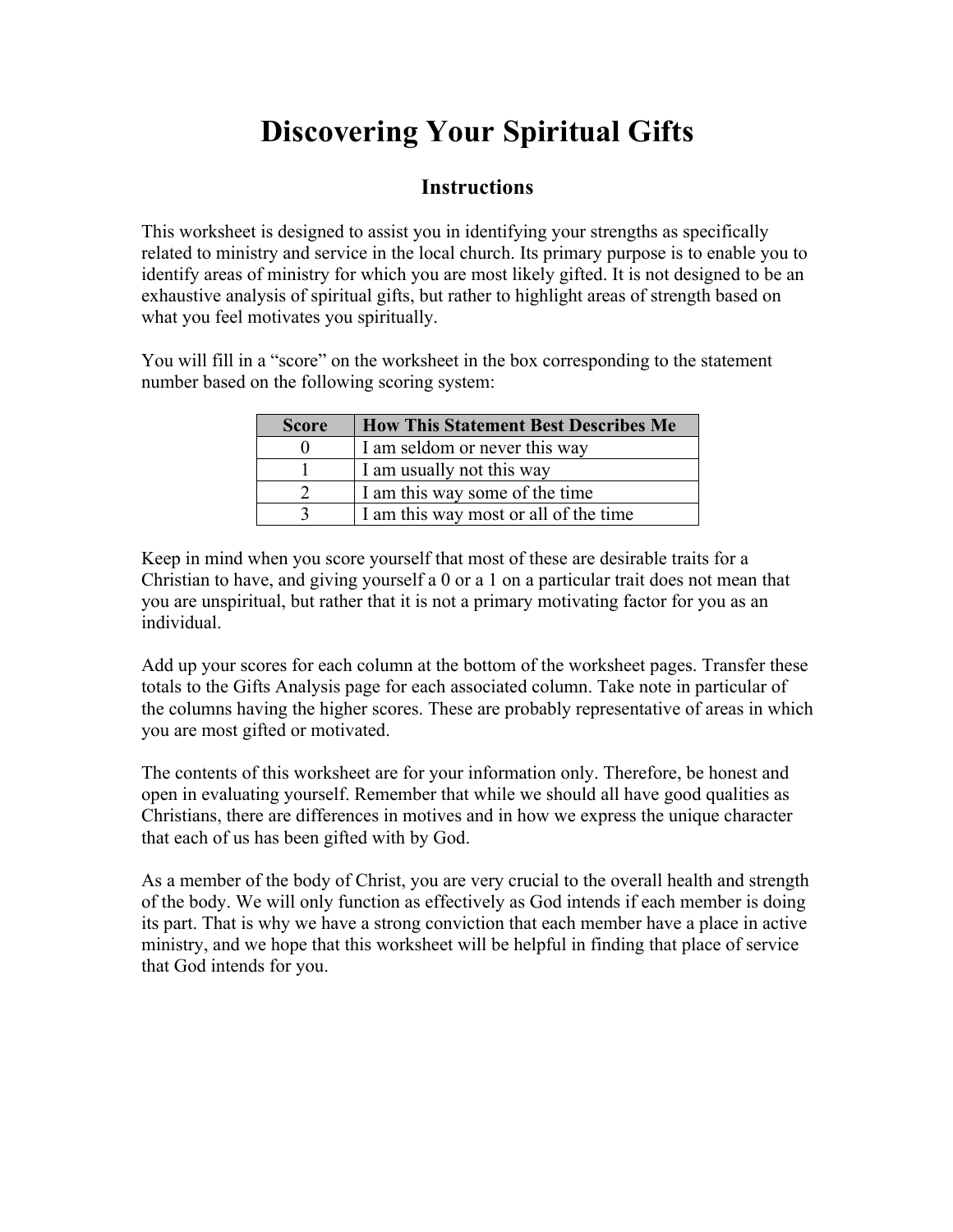## **Spiritual Gifts Worksheet – Page 1**

*Place Scores in the Shaded Box Next to the Statement*

| 1. I like to organize and plan.                                                                                |   |   |             |   |   |   |
|----------------------------------------------------------------------------------------------------------------|---|---|-------------|---|---|---|
| 2. I want to spend time with unbelievers so I can share my faith.                                              |   |   |             |   |   |   |
| 3. I enjoy being asked to share advice or being an encouragement<br>to others.                                 |   |   |             |   |   |   |
| 4. It is important to me that the money I give to the church is used<br>as effectively as possible.            |   |   |             |   |   |   |
| 5. I am more strongly motivated by the idea of meeting a need<br>than performing the task.                     |   |   |             |   |   |   |
| 6. I prefer to be led by others.                                                                               |   |   |             |   |   |   |
| 7. I enjoy setting goals and then making plans to meet those<br>goals.                                         |   |   |             |   |   |   |
| 8. I rapidly meet the needs of others for help.                                                                |   |   |             |   |   |   |
| 9. I have the ability to make strangers feel at ease.                                                          |   |   |             |   |   |   |
| 10. Teaching that can't be applied bothers me.                                                                 |   |   |             |   |   |   |
| 11. I thrive on organizing people, ideas and resources to improve<br>efficiency.                               |   |   |             |   |   |   |
| 12. I have an overwhelming desire to share the gospel with<br>unbelievers.                                     |   |   |             |   |   |   |
| 13. I like assisting others in resolving difficult questions in their<br>lives.                                |   |   |             |   |   |   |
| 14. I notice when others have a material or financial need.                                                    |   |   |             |   |   |   |
| 15. I like having people visit my home.                                                                        |   |   |             |   |   |   |
| 16. I enjoy meeting non-Christians, even total strangers.                                                      |   |   |             |   |   |   |
| 17. I trust that God will meet all of my needs so that I can give<br>sacrificially a portion of all my income. |   |   |             |   |   |   |
| 18. I enjoy welcoming guests and making them feel comfortable.                                                 |   |   |             |   |   |   |
| Add Scores in Each Column and Log Here $\rightarrow$                                                           |   |   |             |   |   |   |
|                                                                                                                | A | B | $\mathbf C$ | D | E | F |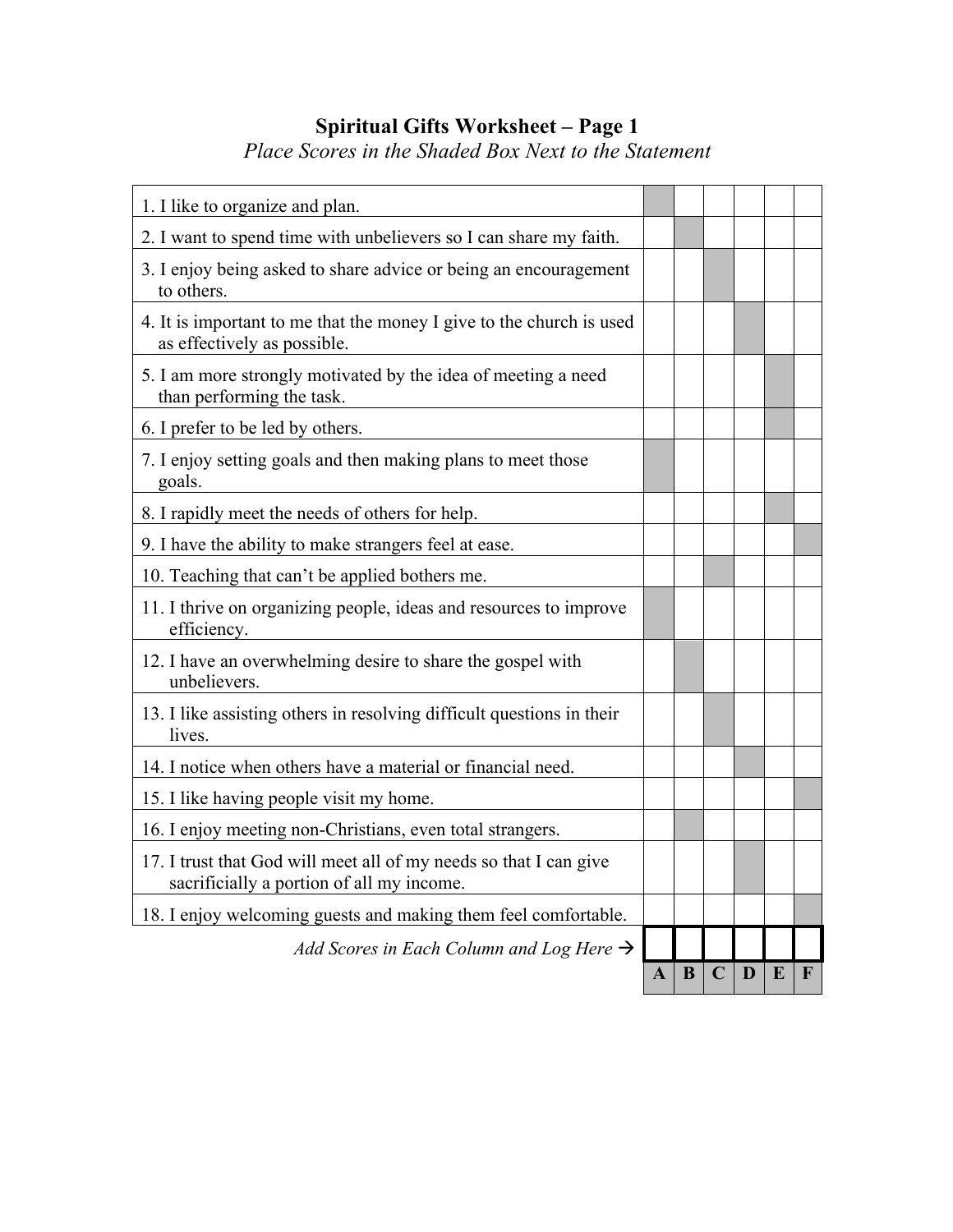## **Spiritual Gifts Worksheet – Page 2**

*Place Scores in the Shaded Box Next to the Statement*

| 19. Those who are in distress seem drawn to me.                                                      |   |             |           |             |   |
|------------------------------------------------------------------------------------------------------|---|-------------|-----------|-------------|---|
| 20. I have a burden to disciple others so that they can help one<br>another.                         |   |             |           |             |   |
| 21. Often, groups in which I am involved look to me to lead<br>them.                                 |   |             |           |             |   |
| 22. I am compelled to unmask sin in other people.                                                    |   |             |           |             |   |
| 23. I have the ability to make difficult passages of scripture<br>understandable.                    |   |             |           |             |   |
| 24. I have the ability to make decisions rapidly and stand by<br>them.                               |   |             |           |             |   |
| 25. I enjoy being used by God to teach and caution large groups<br>of believers.                     |   |             |           |             |   |
| 26. I like projects that require a hands-on approach.                                                |   |             |           |             |   |
| 27. I care more about relationships than tasks.                                                      |   |             |           |             |   |
| 28. I enjoy spending a lot of time studying the Bible so I can<br>share these truths with others.    |   |             |           |             |   |
| 29. I like doing special things for people who are sick or having<br>difficulties.                   |   |             |           |             |   |
| 30. I consider myself a task-oriented person.                                                        |   |             |           |             |   |
| 31. I find contentment studying God's Word and communicating<br>my understanding with others.        |   |             |           |             |   |
| 32. I have the ability of helping groups of all sizes in making<br>decisions.                        |   |             |           |             |   |
| 33. I am greatly concerned with being a comfort to others.                                           |   |             |           |             |   |
| 34. I want my instruction to cause others to see what God is<br>saying and to respond.               |   |             |           |             |   |
| 35. I prefer following rather than leading.                                                          |   |             |           |             |   |
| 36. I desire to care for the spiritual well-being of a group of<br>Christians over an extended time. |   |             |           |             |   |
| Add Scores in Each Column and Log Here $\rightarrow$                                                 |   |             |           |             |   |
|                                                                                                      | G | $\mathbf H$ | ${\bf J}$ | $\mathbf K$ | L |